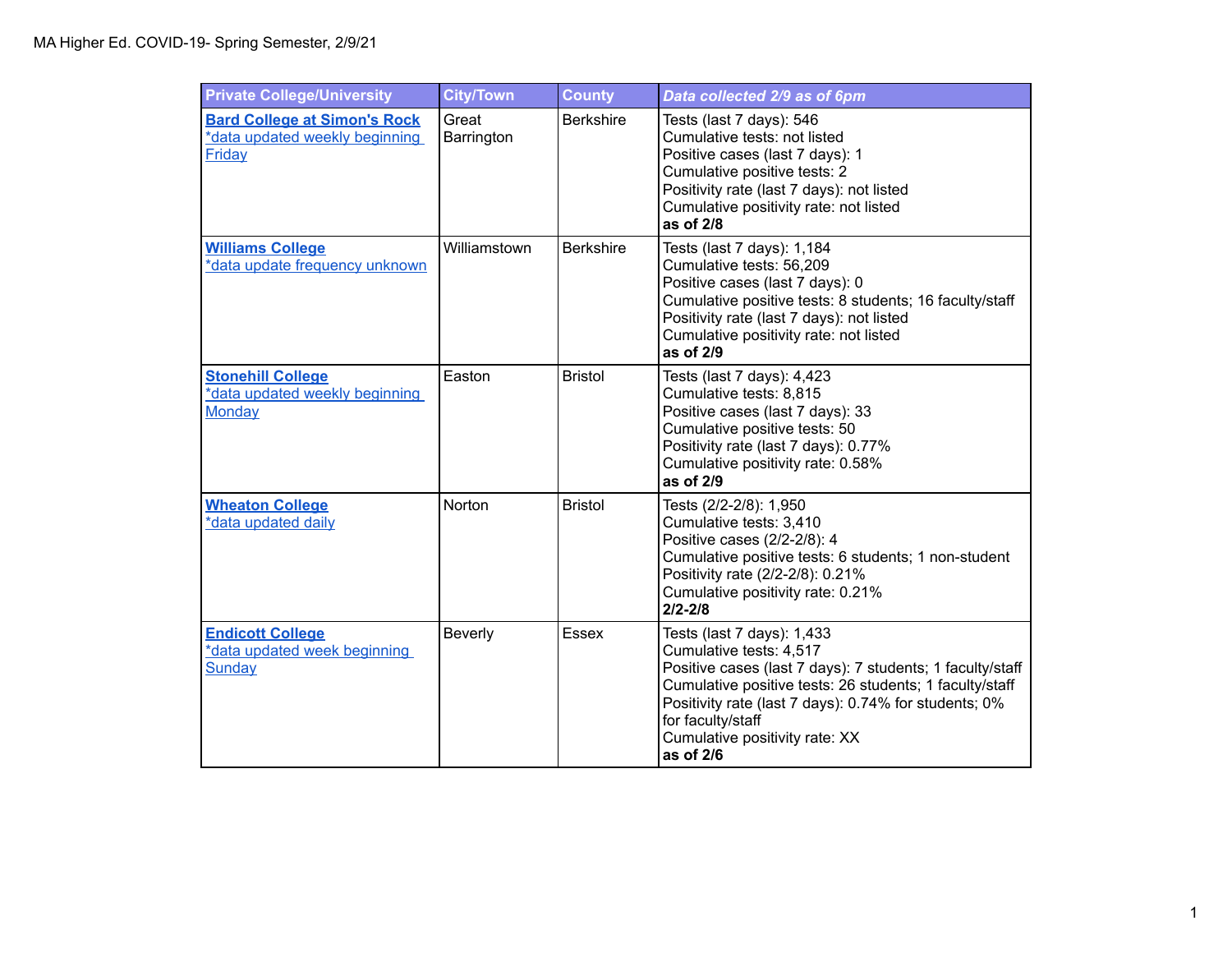| <b>Private College/University</b>                                              | <b>City/Town</b> | <b>County</b> | Data collected 2/9 as of 6pm                                                                                                                                                                                         |
|--------------------------------------------------------------------------------|------------------|---------------|----------------------------------------------------------------------------------------------------------------------------------------------------------------------------------------------------------------------|
| <b>Gordon College</b>                                                          | Wenham           | <b>Essex</b>  | Tests (last 7 days): 0<br>Cumulative tests: 1,060<br>Positive cases (last 7 days): 0<br>Cumulative positive tests: 4 students<br>Positivity rate (last 7 days): 0%<br>Cumulative positivity rate: 0.38%<br>as of 2/1 |
| <b>Merrimack College</b><br>*data updated week beginning<br><b>Tuesday</b>     | North Andover    | <b>Essex</b>  | Tests (2/1-2/7): 5,517<br>Cumulative tests: 81,552<br>Positive cases (2/1-2/7): 11<br>Cumulative positive tests: 303<br>Positivity rate (2/1-2/7): 0.119%<br>Cumulative positivity rate: 0.372%<br>$2/1 - 2/7$       |
| <b>Montserrat College of Art</b><br>*data updated weekly beginning<br>Thursday | Beverly          | <b>Essex</b>  | No update as of 2/9 at 6pm                                                                                                                                                                                           |
| <b>Massachusetts School of Law</b><br>at Andover                               | Andover          | <b>Essex</b>  |                                                                                                                                                                                                                      |
| <b>American International College</b>                                          | Springfield      | Hampden       |                                                                                                                                                                                                                      |
| <b>Bay Path College</b><br>*data update frequency unknown                      | Longmeadow       | Hampden       | Tests (last 7 days): 546<br>Cumulative tests: 9,148<br>Positive cases (last 7 days): 0<br>Cumulative positive tests: 64<br>Positivity rate (last 7 days): 0%<br>Cumulative positivity rate: not listed<br>as of 2/9  |
| <b>Elms College</b><br>*data update frequency unknown                          | Chicopee         | Hampden       | Tests (last 14 days): 726<br>Cumulative tests: 5,916<br>Positive cases (last 14 days): 0<br>Cumulative positive tests: 14<br>Positivity rate (last 7 days): 0%<br>Cumulative positivity rate: 0.24%<br>as of 2/9     |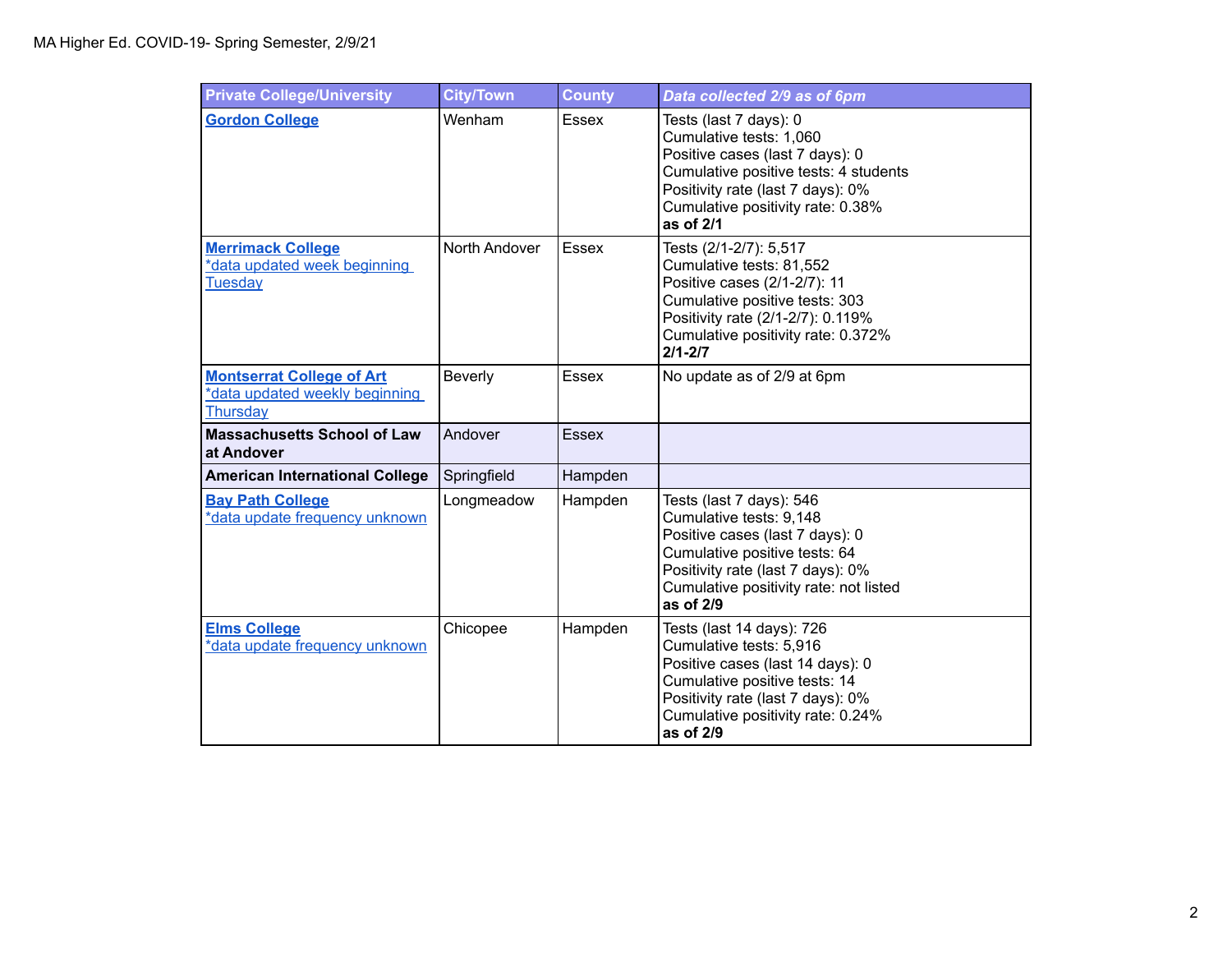| <b>Private College/University</b>                                                 | <b>City/Town</b> | <b>County</b> | Data collected 2/9 as of 6pm                                                                                                                                                                                                                                                      |
|-----------------------------------------------------------------------------------|------------------|---------------|-----------------------------------------------------------------------------------------------------------------------------------------------------------------------------------------------------------------------------------------------------------------------------------|
| <b>Springfield College</b><br>*data update frequency unknown                      | Springfield      | Hampden       | Tests (1/30-2/6): 2,169<br>Cumulative tests: 3,297<br>Positive cases (1/30-2/6): 17<br>Cumulative positive tests: 26<br>Positivity rate (1/30-2/6): 0.784%<br>Cumulative positivity rate: 0.789%<br>1/30-2/6                                                                      |
| <b>Western New England</b><br><b>University</b><br>*data update frequency unknown | Springfield      | Hampden       | Tests (last 7 days): not listed<br>Cumulative tests: 4,100<br>Positive cases (last 7 days): not listed<br>Cumulative positive tests: 86<br>Positivity rate (last 7 days): not listed<br>Cumulative positivity rate: not listed<br>as of 2/6                                       |
| <b>Amherst College</b><br>*data updated M-F, week<br>beginning Sunday             | Amherst          | Hampshire     | Tests (last 7 days): not listed<br>Cumulative tests: 1,795<br>Positive cases (last 7 days): not listed<br>Cumulative positive tests: 2 students; 0 faculty/staff<br>Positivity rate (last 14 days): 0.69%<br>Cumulative positivity rate: not listed<br>as of 2/9                  |
| <b>Mount Holyoke College</b><br>*data updated M-F                                 | South Hadley     | Hampshire     | Tests (last 7 days): 1,872<br>Cumulative tests: 19,420<br>Positive cases (last 7 days): 2 students; 1 employee<br>Cumulative positive tests: 33<br>Positivity rate (last 7 days): 0.141% for students;<br>0.218% for employees<br>Cumulative positivity rate: 0.170%<br>as of 2/9 |
| <b>Smith College</b><br>*data updated twice weekly                                | Northampton      | Hampshire     | Tests (last 7 days): 3,538<br>Cumulative tests: 29,989<br>Positive cases (last 7 days): 2<br>Cumulative positive tests: 3 students; 17 employees<br>Positivity rate (last 14 days): 0.1%<br>Cumulative positivity rate: not listed<br>as of 2/8                                   |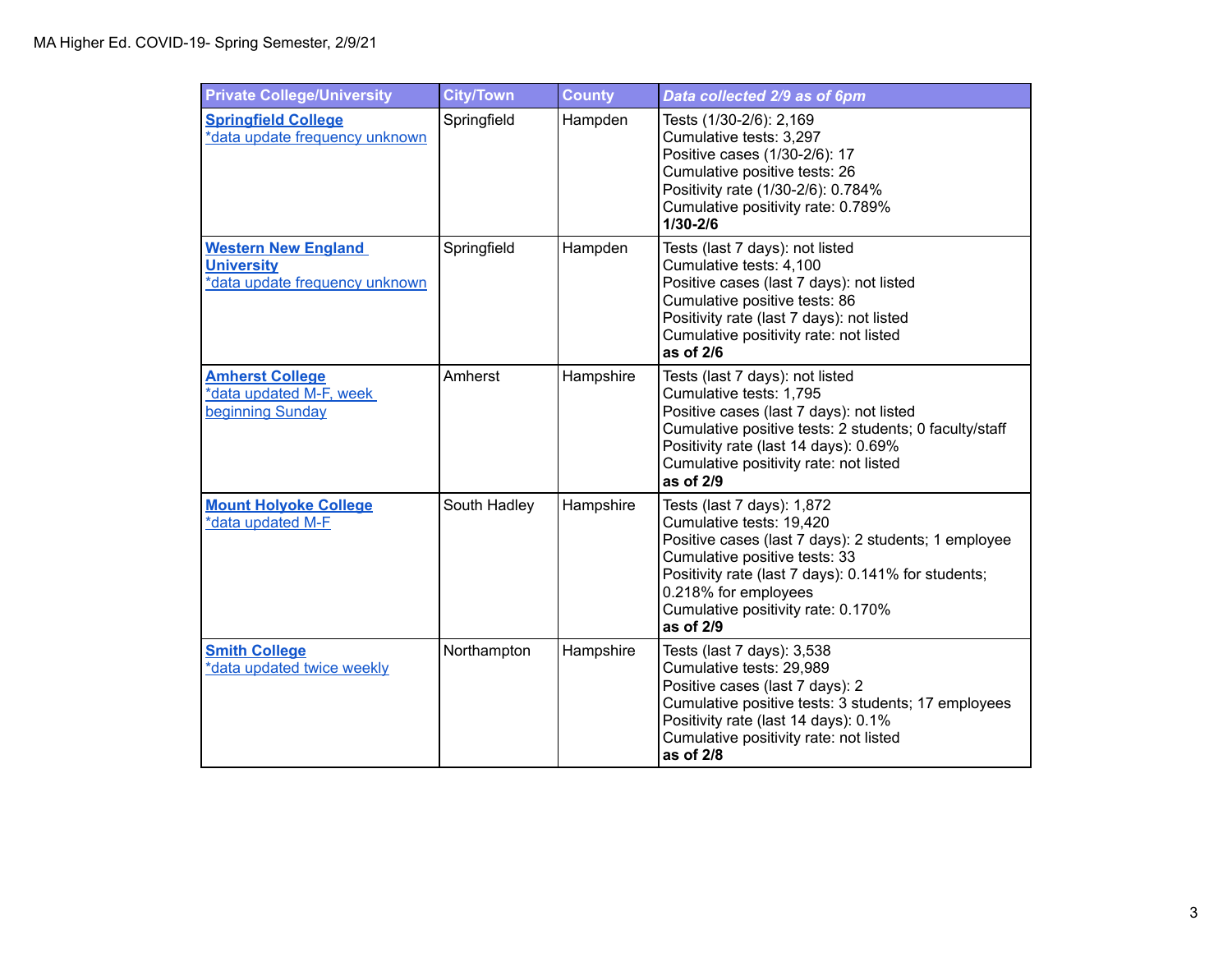| <b>Private College/University</b>                                           | <b>City/Town</b>     | <b>County</b> | Data collected 2/9 as of 6pm                                                                                                                                                                                                                                            |
|-----------------------------------------------------------------------------|----------------------|---------------|-------------------------------------------------------------------------------------------------------------------------------------------------------------------------------------------------------------------------------------------------------------------------|
| <b>Hampshire College</b><br>*data updated week beginning<br>Wednesday       | Amherst              | Hampshire     | Tests (1/30-2/5): 800<br>Cumulative tests: not listed<br>Positive cases (1/30-2/5): 0<br>Cumulative positive tests: not listed<br>Positivity rate (1/30-2/5): 0%<br>Cumulative positivity rate: not listed<br>1/30-2/5                                                  |
| <b>Bentley University</b><br>*data update frequency unknown                 | Waltham              | Middlesex     | Tests (last 7 days): 4,923<br>Cumulative tests: 12,750<br>Positive cases (last 7 days): 21<br>Cumulative positive tests: 70<br>Positivity rate (last 7 days): not listed<br>Cumulative positivity rate: 0.57%<br>as of 2/2                                              |
| <b>Boston College</b><br>*data updated T-F, week<br>beginning Monday        | <b>Chestnut Hill</b> | Middlesex     | Tests (2/1-2/7): 10,894<br>Cumulative tests: 178,285<br>Positive cases (2/1-2/7): 48<br>Cumulative positive tests: 682<br>Positivity rate (2/1-2/7): not listed<br>Cumulative positivity rate: 0.38%<br>$2/1 - 2/7$                                                     |
| <b>Brandeis University</b><br>*data updated daily, week<br>beginning Sunday | Waltham              | Middlesex     | Tests (last 7 days): 6,053<br>Cumulative tests: 107,785<br>Positive cases (last 7 days): 2 students; 8 faculty/staff<br>Cumulative positive tests: not listed<br>Positivity rate (last 7 days): 0.18%<br>Cumulative positivity rate: not listed<br>as of 2/8            |
| <b>Cambridge College</b>                                                    | Cambridge            | Middlesex     |                                                                                                                                                                                                                                                                         |
| <b>Harvard University</b><br>*data updated daily                            | Cambridge            | Middlesex     | Tests (last 7 days): 18,112<br>Cumulative tests: 353,319<br>Positive cases (last 7 days): 29<br>Cumulative positive tests: 238 students; 465<br>faculty/staff/affiliates<br>Positivity rate (last 7 days): 0.16%<br>Cumulative positivity rate: not listed<br>as of 2/9 |
| <b>Harvard Extension School</b>                                             | Cambridge            | Middlesex     |                                                                                                                                                                                                                                                                         |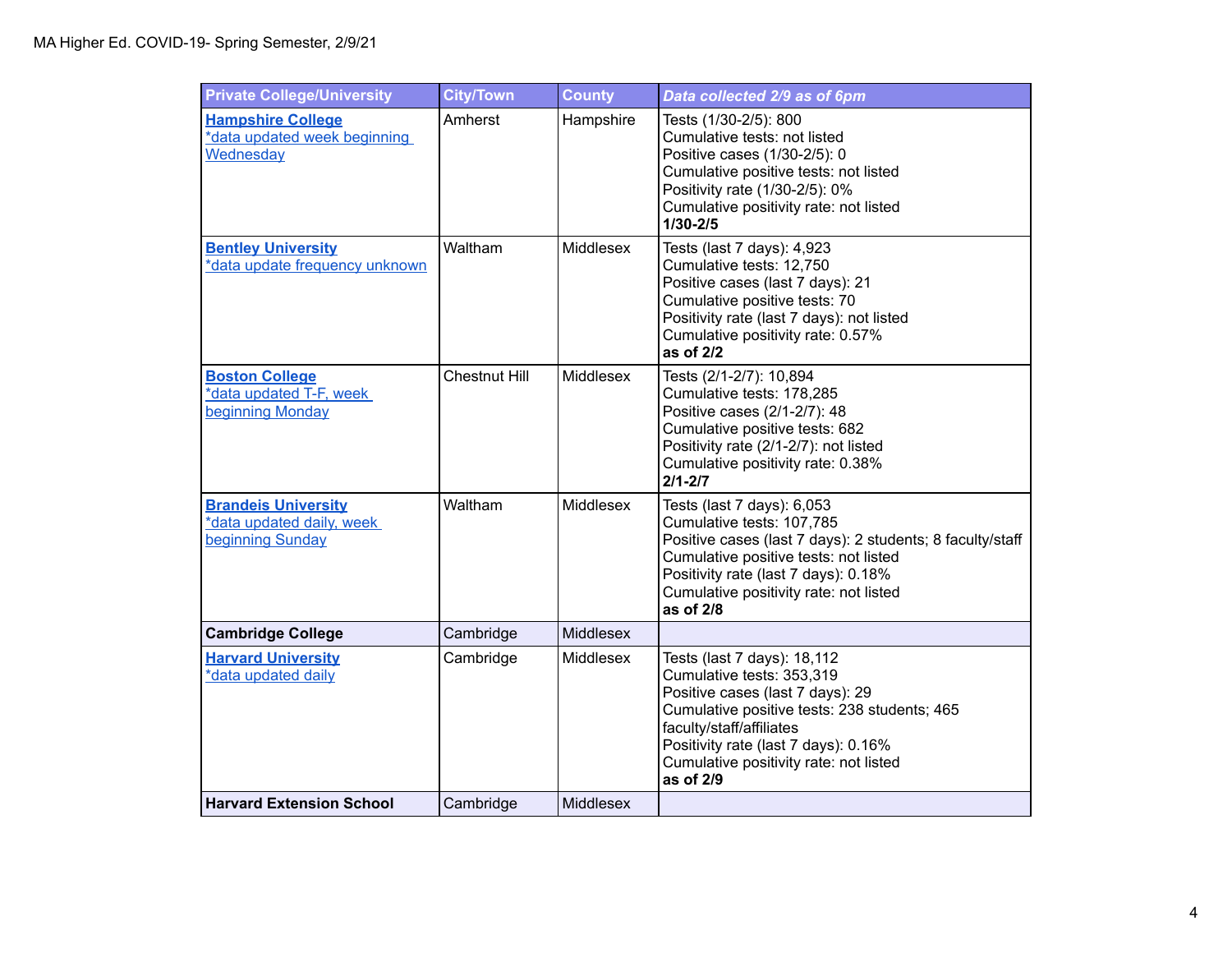| <b>Private College/University</b>                                             | <b>City/Town</b> | <b>County</b>    | Data collected 2/9 as of 6pm                                                                                                                                                                                                                                                                                                                                                                                                                                                                            |
|-------------------------------------------------------------------------------|------------------|------------------|---------------------------------------------------------------------------------------------------------------------------------------------------------------------------------------------------------------------------------------------------------------------------------------------------------------------------------------------------------------------------------------------------------------------------------------------------------------------------------------------------------|
| <b>Lasell College</b><br>*data updated daily                                  | Newton           | <b>Middlesex</b> | Tests (last 7 days): 1,170<br>Cumulative tests: 3,543 students; 1,297 employees;<br>1,244 other<br>Positive cases (last 7 days): 1<br>Cumulative positive tests: 11 students; 10 employees;<br>10 other<br>Positivity rate (last 7 days): not listed<br>Cumulative positivity rate: 0.51%<br>as of 2/8                                                                                                                                                                                                  |
| <b>Lesley University</b>                                                      | Cambridge        | Middlesex        |                                                                                                                                                                                                                                                                                                                                                                                                                                                                                                         |
| <b>Massachusetts Institute of</b><br><b>Technology</b><br>*data updated daily | Cambridge        | Middlesex        | Tests (last 7 days): 6,800 students; 7,881 employees;<br>2,091 affiliates<br>Cumulative tests: 157,889 students; 147,981<br>employees; 40,259 affiliates<br>Positive cases (last 7 days): 6 students; 12<br>employees; 8 affiliates<br>Cumulative positive tests: 218 students; 300<br>employees; 119 affiliates<br>Positivity rate (last 7 days): 0.9% students; 0.15%<br>employees; 0.38% affiliates<br>Cumulative positivity rate: 0.14% students; 0.20%<br>employees; 0.30% affiliates<br>as of 2/9 |
| <b>Regis College</b><br>*data updated on Wednesday                            | Weston           | Middlesex        | Tests (1/31-2/6): 968<br>Cumulative tests: 8,495<br>Positive cases (1/31-2/6): 5<br>Cumulative positive tests: 54<br>Positivity rate (last 7 days): not listed<br>Cumulative positivity rate: not listed<br>$1/31 - 2/6$                                                                                                                                                                                                                                                                                |
| <b>Tufts University</b><br>*data updated daily                                | Medford          | Middlesex        | Tests (last 7 days): 20,456<br>Cumulative tests: 326,523<br>Positive cases (last 7 days): 51<br>Cumulative positive tests: 511<br>Positivity rate (last 7 days): 0.25%<br>Cumulative positivity rate: 0.16%<br>as of 2/7                                                                                                                                                                                                                                                                                |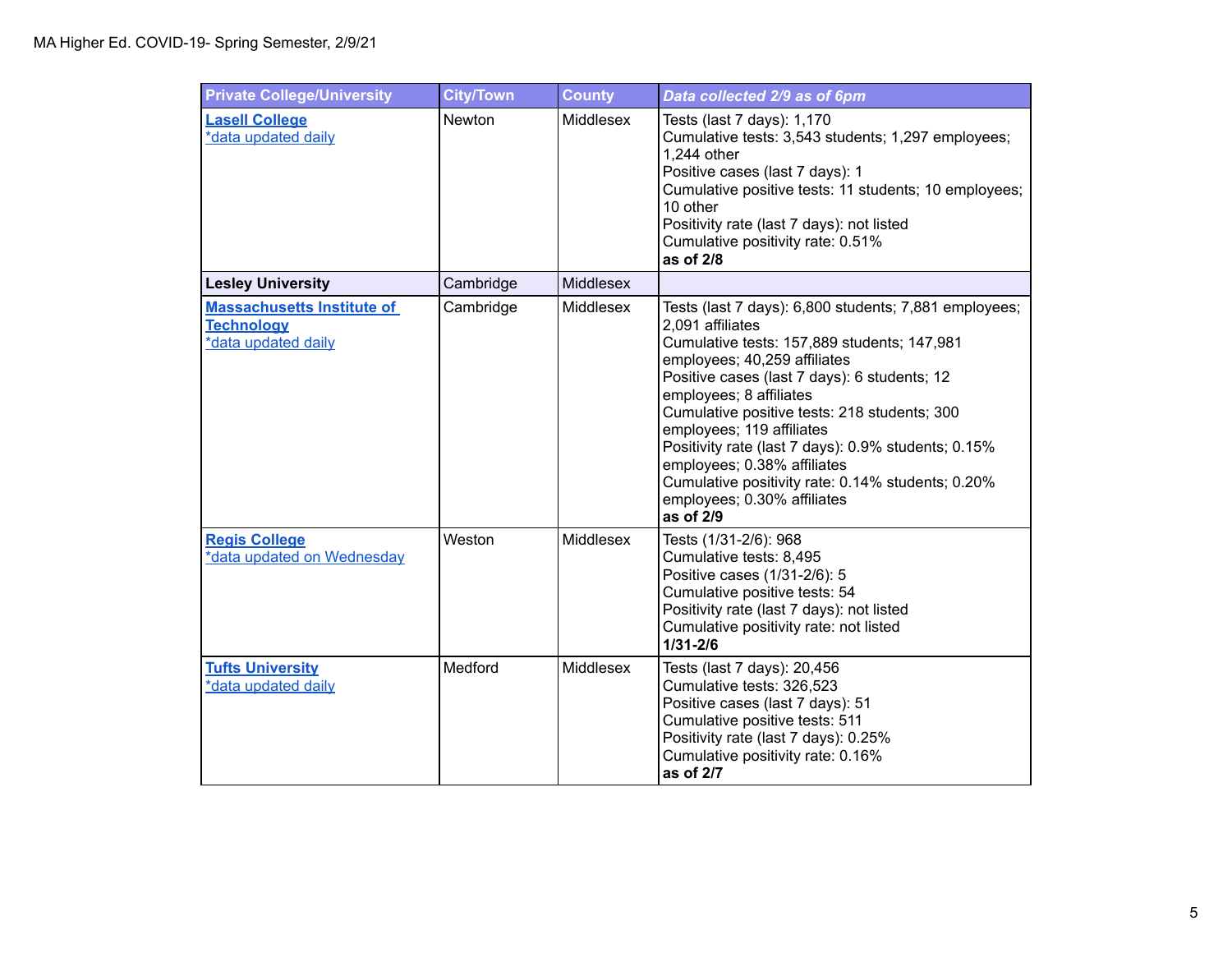| <b>Private College/University</b>                                    | <b>City/Town</b> | <b>County</b>  | Data collected 2/9 as of 6pm                                                                                                                                                                                                                                                                                                                                                |
|----------------------------------------------------------------------|------------------|----------------|-----------------------------------------------------------------------------------------------------------------------------------------------------------------------------------------------------------------------------------------------------------------------------------------------------------------------------------------------------------------------------|
| <b>Babson College</b><br>*data updated on Friday                     | Norfolk          | Norfolk        | Tests (1/30-2/5): 3,993<br>Cumulative tests: 14,161<br>Positive cases (1/30-2/5): 10 students; < 3<br>employees; < 3 service providers<br>Cumulative positive tests: 53 students; 10 employees;<br>7 service providers<br>Positivity rate (last 7 days): 0.33%<br>Cumulative positivity rate: 0.49%<br>$1/30 - 2/5$                                                         |
| <b>Curry College</b><br>*data updated week beginning<br>Thursday     | Milton           | <b>Norfolk</b> | Tests (last 7 days): 1,624<br>Cumulative tests: 29,968<br>Positive cases (last 7 days): 33<br>Cumulative positive tests: 129<br>Positivity rate (last 7 days): not listed<br>Cumulative positivity rate: not listed<br>as of 2/5                                                                                                                                            |
| <b>Dean College</b>                                                  | Franklin         | Norfolk        | Tests (2/1-2/7): 1,106 students; 451 non-student<br>Cumulative tests: 2,936 students; 1,515 non-student<br>Positive cases (2/1-2/7): 6 students; 0 non-student<br>Cumulative positive tests: 18 students; 3 non-student<br>Positivity rate (2/1-2/7): 0.54% students; 0% non-<br>student<br>Cumulative positivity rate: 0.61% students; 0.20%<br>non-student<br>$2/1 - 2/7$ |
| <b>Eastern Nazarene College</b><br>*data update frequency unknown    | Quincy           | Norfolk        | Tests (1/25-2/5): 529<br>Cumulative tests: not listed<br>Positive cases (1/25-2/5): 5<br>Cumulative positive tests: not listed<br>Positivity rate (last 7 days): not listed<br>Cumulative positivity rate: not listed<br>$1/25 - 2/5$                                                                                                                                       |
| <b>Hellenic College</b>                                              | <b>Brookline</b> | <b>Norfolk</b> |                                                                                                                                                                                                                                                                                                                                                                             |
| <b>Olin College of Engineering</b><br>*data update frequency unknown | Needham          | <b>Norfolk</b> | Tests (last 14 days): 441 students; 159 faculty/staff<br>Cumulative tests: 982<br>Positive cases (last 14 days): 0 student; 0 faculty/staff<br>Cumulative positive tests: 1<br>Positivity rate (last 7 days): 0% students; 0%<br>faculty/staff<br>Cumulative positivity rate: 0.1%<br>as of 2/8                                                                             |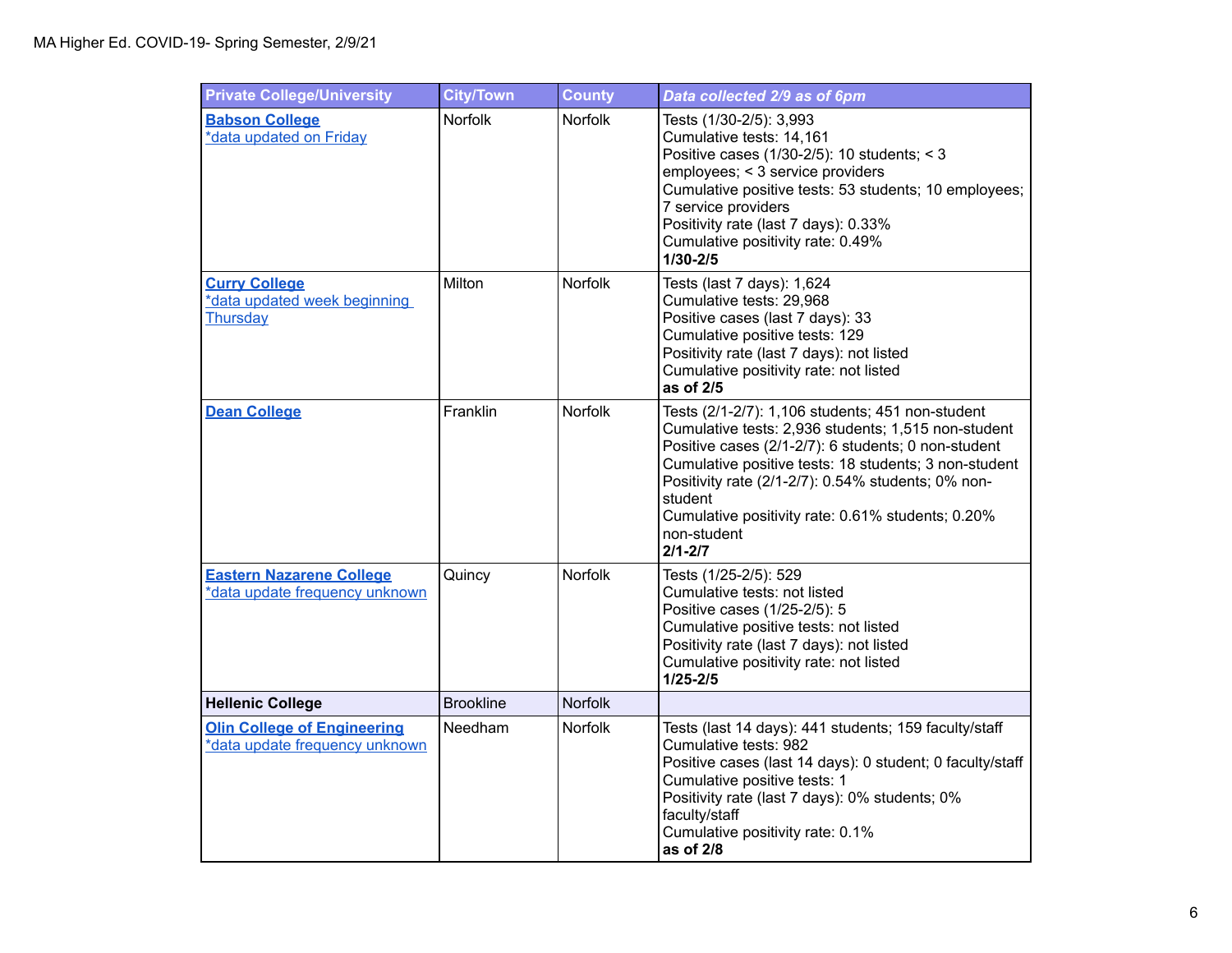| <b>Private College/University</b>                                       | <b>City/Town</b> | <b>County</b>  | Data collected 2/9 as of 6pm                                                                                                                                                                                                                                                                            |
|-------------------------------------------------------------------------|------------------|----------------|---------------------------------------------------------------------------------------------------------------------------------------------------------------------------------------------------------------------------------------------------------------------------------------------------------|
| <b>Quincy College</b>                                                   | Quincy           | <b>Norfolk</b> |                                                                                                                                                                                                                                                                                                         |
| <b>Wellsley College</b><br>*data updated M-F                            | Wellesley        | Norfolk        | Tests (asymptomatic-last 7 days): 751<br>Cumulative tests: not listed<br>Positive cases (last 7 days): 0 students; 1 faculty/staff<br>Cumulative positive tests: not listed<br>Positivity rate (last 7 days): not listed<br>Cumulative positivity rate: not listed<br>as of 2/9                         |
| <b>Bay State College</b>                                                | <b>Boston</b>    | <b>Suffolk</b> |                                                                                                                                                                                                                                                                                                         |
| Benjamin Franklin Institute of<br><b>Technology</b>                     | <b>Boston</b>    | <b>Suffolk</b> |                                                                                                                                                                                                                                                                                                         |
| <b>Berklee College of Music</b>                                         | <b>Boston</b>    | <b>Suffolk</b> | Tests (last 7 days): 4,678<br>Cumulative tests: 14,720<br>Positive cases (1/25-1/31): 8<br>Cumulative positive tests: 72<br>Positivity rate (last 7 days): 0.17%<br>Cumulative positivity rate: 0.49%<br>as of 2/8                                                                                      |
| <b>Boston Architectural College</b>                                     | <b>Boston</b>    | <b>Suffolk</b> |                                                                                                                                                                                                                                                                                                         |
| <b>New England Law School</b>                                           | <b>Boston</b>    | <b>Suffolk</b> |                                                                                                                                                                                                                                                                                                         |
| <b>Boston Universtiy</b><br>*data updated daily                         | <b>Boston</b>    | Suffolk        | Tests (2/2-2/8): 23,517 students; 1,929 faculty; 5,392<br>staff<br>Cumulative tests: 658,779<br>Positive cases (2/2-2/8): not listed<br>Cumulative positive tests: 1,327<br>Positivity rate (2/2-2/8): 0.36% students; 0.10%<br>faculty; 0.15% staff<br>Cumulative positivity rate: 0.2%<br>$2/2 - 2/8$ |
| <b>Emerson College</b><br>*data updated daily, week<br>beginning Sunday | Boston           | <b>Suffolk</b> | Tests (2/1-2/7): 5,242<br>Cumulative tests: 15,560<br>Positive cases (2/1-2/7): 13<br>Cumulative positive tests: 58<br>Positivity rate (2/1-2/7): 0.25%<br>Cumulative positivity rate: 0.37%<br>$2/1 - 2/7$                                                                                             |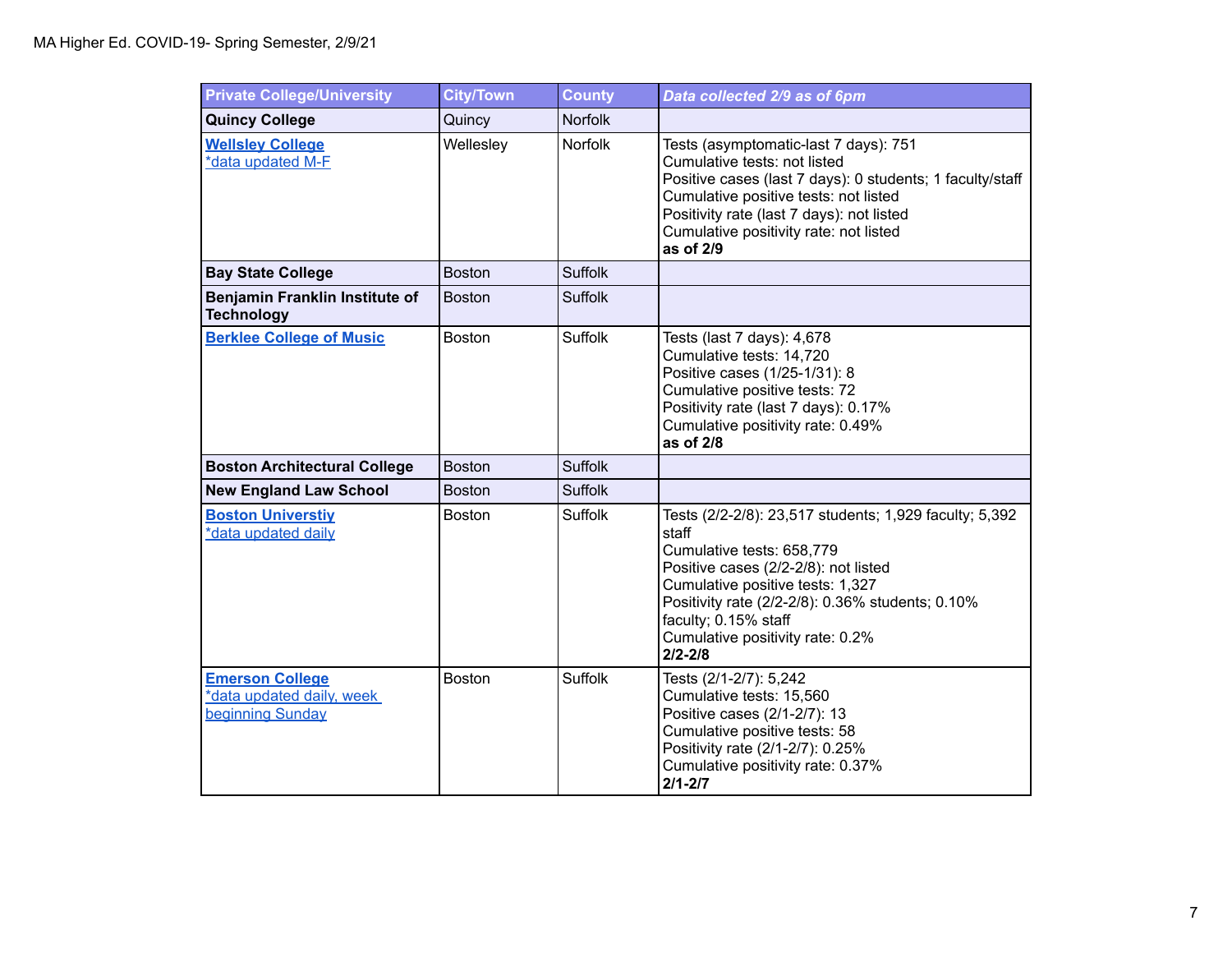| <b>Private College/University</b>                                                                        | <b>City/Town</b>                        | <b>County</b>  | Data collected 2/9 as of 6pm                                                                                                                                                                                                                                                   |
|----------------------------------------------------------------------------------------------------------|-----------------------------------------|----------------|--------------------------------------------------------------------------------------------------------------------------------------------------------------------------------------------------------------------------------------------------------------------------------|
| <b>Emmanuel College</b>                                                                                  | <b>Boston</b>                           | <b>Suffolk</b> | Tests (last 7 days): not listed<br>Cumulative tests: 7,612<br>Positive cases (last 7 days): 4<br>Cumulative positive tests: 27<br>Positivity rate (last 7 days): 0.19%<br>Cumulative positivity rate: 0.35%<br>as of 2/8                                                       |
| <b>Fisher College</b>                                                                                    | <b>Boston</b>                           | <b>Suffolk</b> |                                                                                                                                                                                                                                                                                |
| <b>Laboure College</b>                                                                                   | <b>Boston</b>                           | Suffolk        | No update as of 2/9 at 6pm                                                                                                                                                                                                                                                     |
| <b>Massachusetts College of</b><br><b>Pharmacy and Health Sciences</b><br>*data update frequency unknown | Boston/Worcest<br>er/Manchester,<br>NH. | <b>Suffolk</b> | Tests (last 7 days): not listed<br>Cumulative tests: 74,814<br>Positive cases (last 7 days): not listed<br>Cumulative positive tests: 371<br>Positivity rate (last 7 days): not listed<br>Cumulative positivity rate: 0.5%<br>as of 2/6                                        |
| <b>The New England Conservatory Boston</b><br>of Music<br>*data updated on Friday                        |                                         | <b>Suffolk</b> | Tests (last 7 days): 857<br>Cumulative tests: 13,788<br>Positive cases (last 7 days): 1<br>Cumulative positive tests: not listed<br>Positivity rate (last 7 days): 0.12%<br>Cumulative positivity rate: 0.2%<br>as of 2/9                                                      |
| <b>North Bennet Street School</b>                                                                        | <b>Boston</b>                           | <b>Suffolk</b> |                                                                                                                                                                                                                                                                                |
| <b>Northeastern University</b><br>*data updated daily, week<br>beginning Sunday                          | <b>Boston</b>                           | <b>Suffolk</b> | Tests (2/1-2/7): 30,931<br>Cumulative tests: 683,195<br>Positive cases (2/1-2/7): 58<br>Cumulative positive tests: 943 students; 120<br>faculty/staff; 114 contract employees<br>Positivity rate (last 7 days): 0.19%<br>Cumulative positivity rate: not listed<br>$2/1 - 2/7$ |
| <b>Simmons University</b><br>*data updated weekly                                                        | <b>Boston</b>                           | <b>Suffolk</b> | Tests (last 7 days): 396<br>Cumulative tests: 6,031<br>Positive cases (last 7 days): 1<br>Cumulative positive tests: not listed<br>Positivity rate (last 7 days): not listed<br>Cumulative positivity rate: 0.23%<br>as of 2/9                                                 |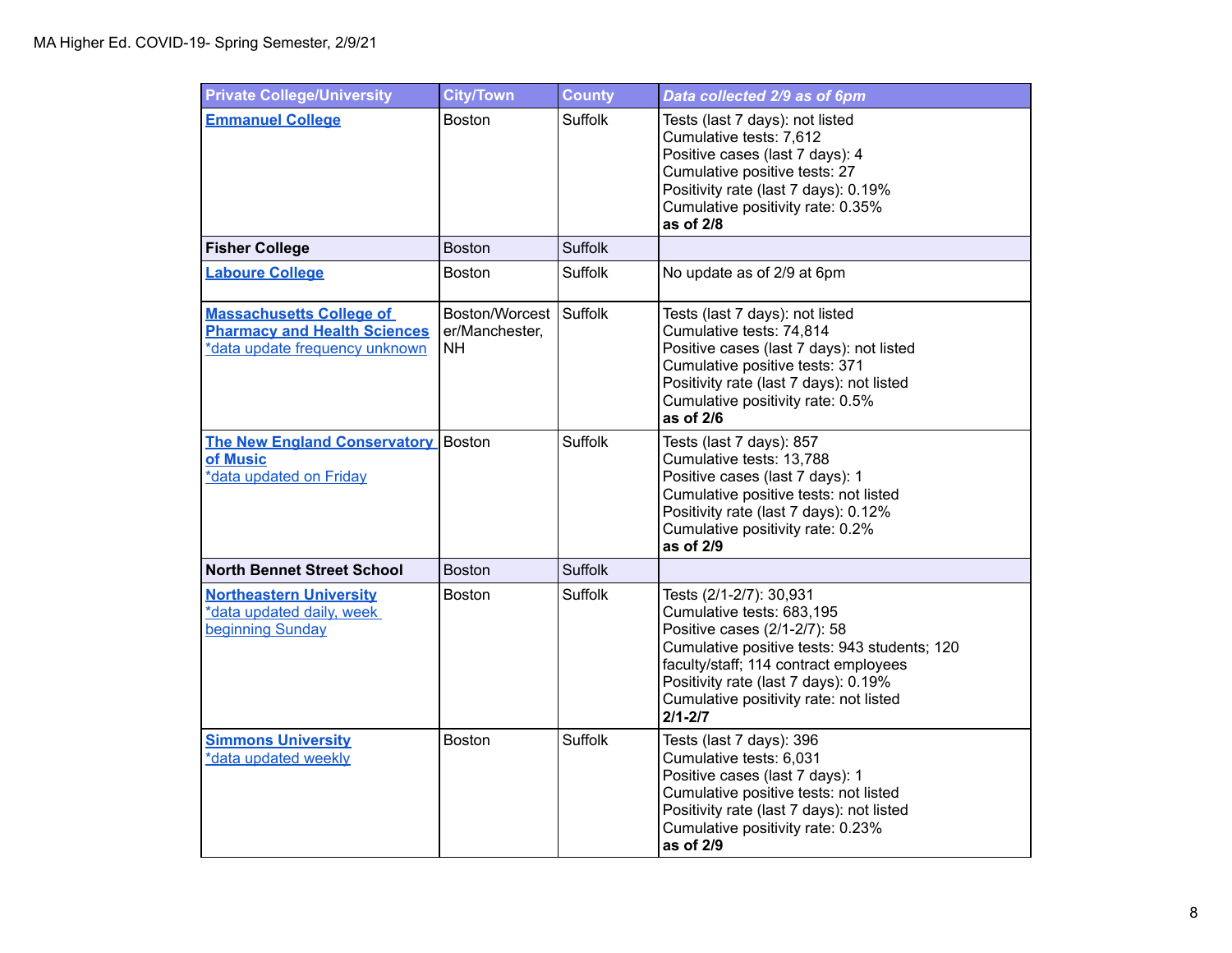| <b>Private College/University</b>                                                    | <b>City/Town</b> | <b>County</b>  | Data collected 2/9 as of 6pm                                                                                                                                                                                                        |
|--------------------------------------------------------------------------------------|------------------|----------------|-------------------------------------------------------------------------------------------------------------------------------------------------------------------------------------------------------------------------------------|
| <b>Suffolk University</b><br>*data update frequency unknown                          | <b>Boston</b>    | <b>Suffolk</b> | Tests (1/31-2/3): 1,481<br>Cumulative tests: 51,406<br>Positive cases (1/31-2/3): 6<br>Cumulative positive tests: 186<br>Positivity rate (last 7 days): not listed<br>Cumulative positivity rate: 0.362%<br>as of 2/4               |
| <b>Urban College of Boston</b>                                                       | <b>Boston</b>    | <b>Suffolk</b> |                                                                                                                                                                                                                                     |
| <b>Wentworth Institute of</b><br><b>Technology</b><br>*data update frequency unknown | <b>Boston</b>    | Suffolk        | Tests (last 7 days): 3,291<br>Cumulative tests: 7,547<br>Positive cases (last 7 days): 21<br>Cumulative positive tests: 42<br>Positivity rate (last 7 days): 0.6%<br>Cumulative positivity rate: not listed<br>as of 2/9            |
| <b>William James College</b>                                                         | <b>Boston</b>    | <b>Suffolk</b> |                                                                                                                                                                                                                                     |
| <b>Anna Maria College</b><br>*data updated on Friday                                 | Paxton           | Worcester      | Tests (last 7 days): 872<br>Cumulative tests: 1,387<br>Positive cases (last 7 days): 2<br>Cumulative positive tests: 6<br>Positivity rate (last 7 days): 0.6%<br>Cumulative positivity rate: 0.43%<br>as of 2/9                     |
| <b>Assumption College</b><br>*data updated on Friday                                 | Worcester        | Worcester      | Tests (last 7 days): 2,608<br>Cumulative tests: 5,682<br>Positive cases ("this week"): 13<br>Cumulative positive tests: 35<br>Positivity rate ("this week"): 0.62%<br>Cumulative positivity rate: not listed<br>as of 2/5           |
| <b>Becker College</b>                                                                | Worcester        | Worcester      | Tests (last 7 days): 980<br>Cumulative tests: not listed<br>Positive cases (last 7 days): 3<br>Cumulative positive tests: not listed<br>Positivity rate (last 7 days): 0.72%<br>Cumulative positivity rate: not listed<br>as of 2/9 |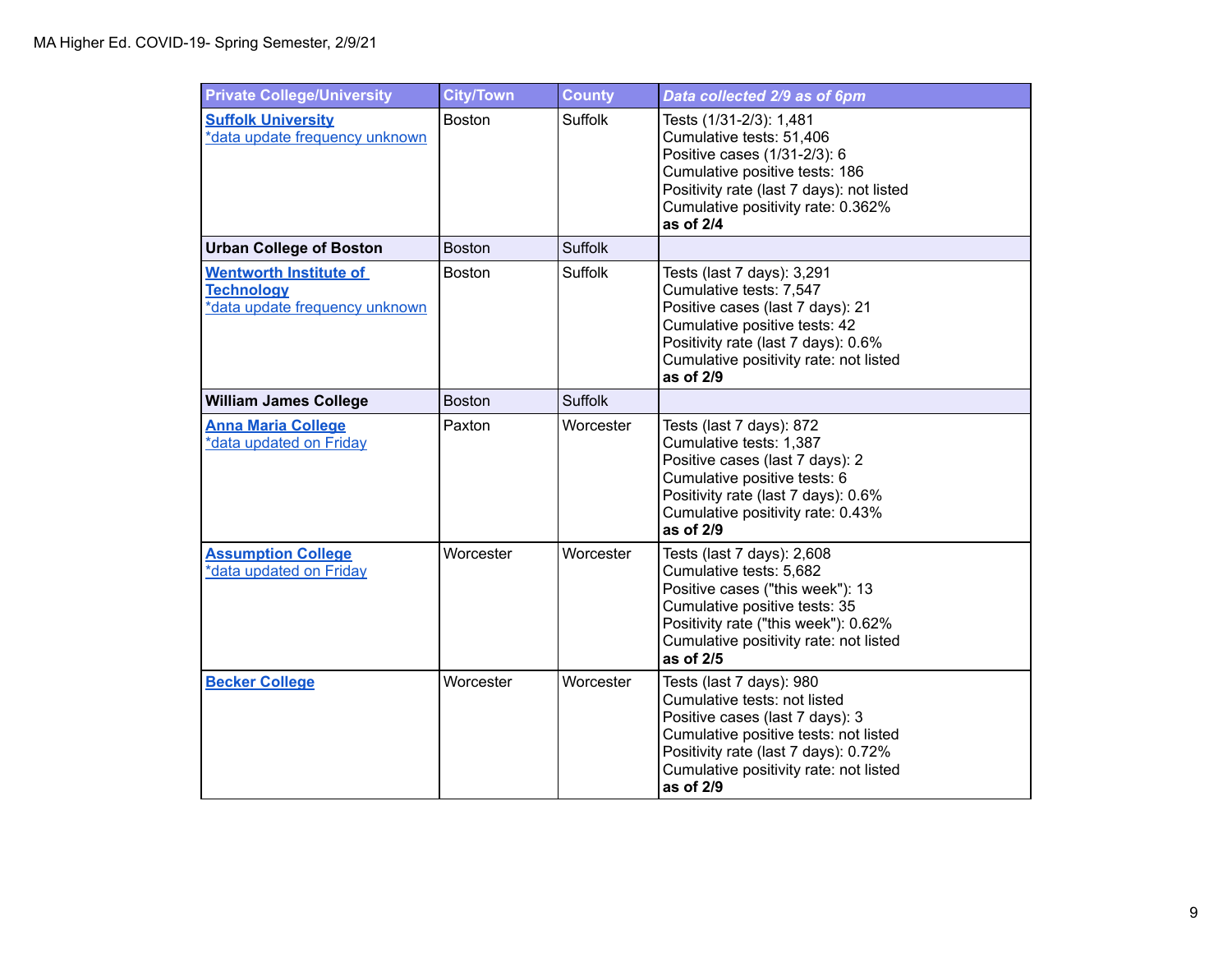| <b>Private College/University</b>                                         | <b>City/Town</b> | <b>County</b>    | Data collected 2/9 as of 6pm                                                                                                                                                                                                                                             |
|---------------------------------------------------------------------------|------------------|------------------|--------------------------------------------------------------------------------------------------------------------------------------------------------------------------------------------------------------------------------------------------------------------------|
| <b>Clark University</b><br>*data updated daily                            | Worcester        | Worcester        | Tests (last 7 days): 767<br>Cumulative tests: not listed<br>Positive cases (last 7 days): 3<br>Cumulative positive tests (last 30 days): 9<br>Positivity rate (last 7 days): not listed<br>Cumulative positivity rate: not listed<br>as of 2/8                           |
| <b>Holy Cross College</b><br>*data updated daily                          | Worcester        | Worcester        | Tests (last 7 days): not listed<br>Cumulative tests: 45,149<br>Positive cases (last 7 days): not listed<br>Cumulative positive tests: 77 students; 43 staff; 2<br>other<br>Positivity rate (last 7 days): 0.13%<br>Cumulative positivity rate: not listed<br>as of $2/9$ |
| <b>Nichols College</b><br>*data updated weekly beginning<br><b>Monday</b> | Dudley           | Worcester        | Tests (2/1-2/5): 1,730<br>Cumulative tests: not listed<br>Positive cases (2/1-2/5): 4<br>Cumulative positive tests: not listed<br>Positivity rate (last 7 days): not listed<br>Cumulative positivity rate: not listed<br>as of $2/9$                                     |
| <b>Worcester Polytechnic Institute</b><br>*data updated M-F               | Worcester        | Worcester        | Tests (last 7 days): 9,054<br>Cumulative tests. (last 30 days): 24,437<br>Positive cases (last 7 days): 28<br>Cumulative positive tests (last 30 days): 111<br>Positivity rate (last 7 days): 0.316%<br>Cumulative positivity rate (last 30 days): 0.468%<br>as of 2/9   |
| <b>Boston Graduate School of</b><br><b>Psyhcoanalysis</b>                 | <b>Brookline</b> | <b>Middlesex</b> |                                                                                                                                                                                                                                                                          |